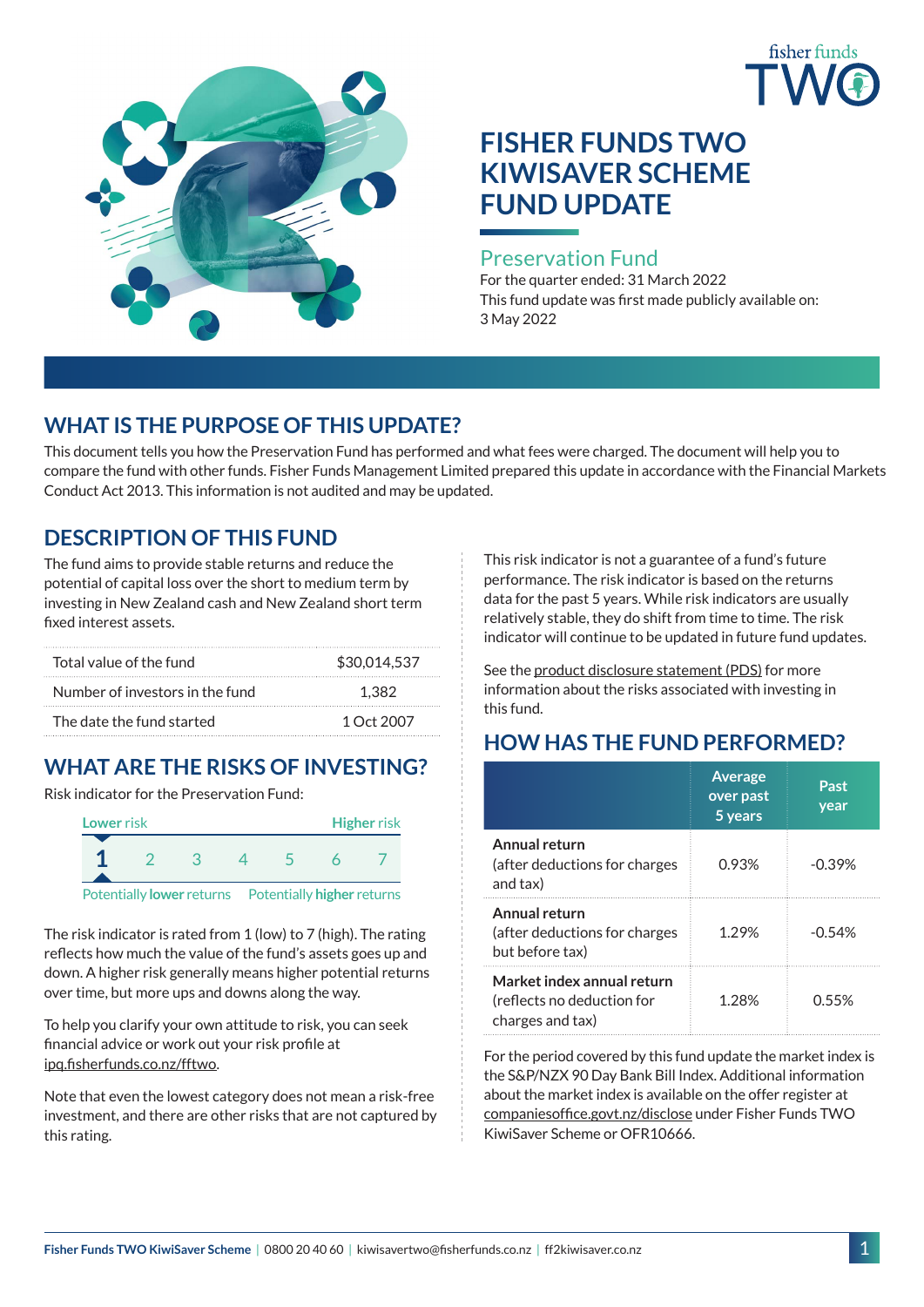### **ANNUAL RETURN GRAPH**



This shows the return after fund charges and tax for each of the last 10 years ending 31 March. The last bar shows the average annual return for the last 10 years, up to 31 March 2022.

**Important:** This does not tell you how the fund will perform in the future.

Returns in this update are after tax at the highest prescribed investor rate (PIR) of tax for an individual New Zealand resident. Your tax may be lower. The market index return reflects no deduction for charges and tax.

#### **WHAT FEES ARE INVESTORS CHARGED?**

Investors in the Preservation Fund are charged fund charges that include GST. In the year to 31 March 2021 these were:

|                                                | % of net asset value   |  |
|------------------------------------------------|------------------------|--|
| <b>Total fund charges</b>                      | 0.61%                  |  |
| Which are made up of:                          |                        |  |
| Total management and<br>administration charges | 0.61%                  |  |
| Inding:                                        |                        |  |
| Manager's basic fee                            | 0.48%                  |  |
| Other management and<br>administration charges | 0.13%                  |  |
| <b>Total performance-based fees</b>            | 0.00%                  |  |
| <b>Other charges:</b>                          | \$ amount per investor |  |
| Annual account fee                             | $$23.40*$              |  |

\* From 31 March 2022, investors are no longer charged an account fee.

Small differences in fees and charges can have a big impact on your investment over the long term.

## **EXAMPLE OF HOW THIS APPLIES TO AN INVESTOR**

Jen had \$10,000 in the fund at the start of the year and did not make any further contributions. At the end of the year, Jen incurred a loss after fund charges were deducted of -\$39 (that is -0.39% of her initial \$10,000). Jen also paid \$23.40 in other charges. This gives Jen a total loss after tax of -\$62.40 for the year.

#### **WHAT DOES THE FUND INVEST IN? Actual investment mix**

This shows the types of assets that the fund invests in.



#### **Target investment mix**

This shows the mix of assets that the fund generally intends to invest in.